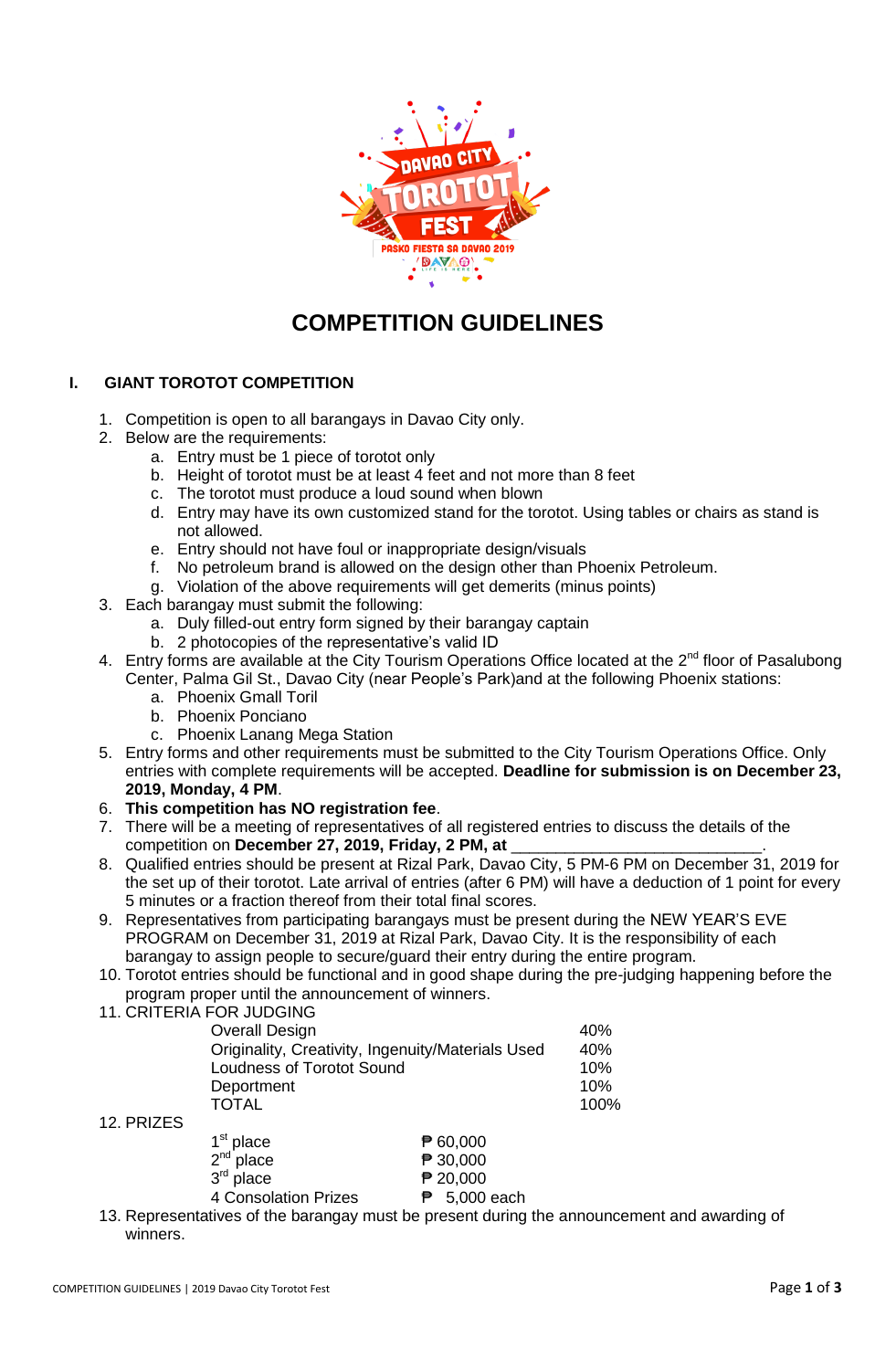- 14. Cash prizes will only be released to the official representative of the barangay whose name is indicated on their entry form.
- 15. All participants are expected to follow the rules and mechanics as well as respect the outcome of the competition. The decision of the judges is final.
- 16. For any inquiry, you may reach Salvo Events through mobile number 0906 295 8199.

## **II. TOROTOT-INSPIRED COSTUME COMPETITION**

- 1. Competition is open to residents of Davao City only.
- 2. Costume entries must have the following requirements:
	- a. Entry must be worn by 1 person only during the pre-judging, parade of entries, and announcement of winners during the New Year's Eve Countdown program.
	- b. Costume must resemble a torotot or feature a torotot on its design.
	- c. There should be no foul or inappropriate design/visuals on the costume.
	- d. Body of the wearer should be appropriately covered by the costume. No indecent exposures allowed.
	- e. No petroleum brand allowed on the design other than Phoenix Petroleum.
	- f. The costume designer may wear his/her own creation during the program or can have another person wear his/her creation as his/her representative.
	- g. Violation of the above requirements will get demerits (minus points).
- 3. Each entry must submit the following:
	- a. Duly filled-out entry form
	- b. Proof of residency/barangay certificate of designer
	- c. 2 photocopies of designer's valid ID
- 4. Entry forms are available at the City Tourism Operations Office located at the  $2^{nd}$  floor of Pasalubong Center, Palma Gil St., Davao City (near People's Park)and at the following Phoenix stations:
	- a. Phoenix Gmall Toril
	- b. Phoenix Ponciano
	- c. Phoenix Lanang Mega Station
- 5. Entry forms and other requirements must be submitted to the City Tourism Operations Office. Only entries with complete requirements will be accepted. **Deadline for submission is on December 23, 2019, Monday, 4 PM**.
- 6. **This competition has NO registration fee**.
- 7. There will be a meeting of all registered participants to discuss the details of the competition on **December 27, 2019, Friday, 3 PM, at** \_\_\_\_\_\_\_\_\_\_\_\_\_\_\_\_\_\_\_\_\_\_\_\_\_\_\_\_.
- 8. Qualified entries should be at Rizal Park, Davao City by 7 PM on December 31, 2019. Late arrival of entries (after 7 PM) will have a deduction of 1 point for every 5 minutes or a fraction thereof from their total final scores.
- 9. Costumes must be worn, functional, and in good shape during the pre-judging happening before the program proper, and during the parade of entries on stage.
- 10. CRITERIA FOR JUDGING

| <b>Overall Design and Functionality</b>                                                            |          |                    |
|----------------------------------------------------------------------------------------------------|----------|--------------------|
| Originality, Creativity, Ingenuity/Materials Used<br>Inclusion or resemblance of Torotot on Design |          |                    |
| Deportment<br><b>TOTAL</b>                                                                         |          | 20%<br>10%<br>100% |
|                                                                                                    | ₱ 60,000 |                    |
| $1st$ place<br>$2nd$ place                                                                         | ₱ 30,000 |                    |

11. PRIZES

 $3<sup>rd</sup>$  place 4 Consolation Prizes **₱ 5,000 each** 

12. Costumes must still be worn or worn again during the announcement and awarding of winners.

 $P$  20,000

- 13. Cash prizes will only be released to the person indicated on the entry form.
- 14. All participants are expected to follow the rules and mechanics as well as respect the outcome of the competition. The decision of the judges is final.
- 15. For any inquiry, you may reach Salvo Events through mobile number 0906 295 8199.

## **III. TOROTOT DANCE COMPETITION**

1. Performing groups based in Davao City are qualified to join except for the winning group (champion only) of Sayaw Pasko 2019. A competing group may still have members from the Sayaw Pasko Champion group but shall not have more than 50% of the total number of its members from the champion group.